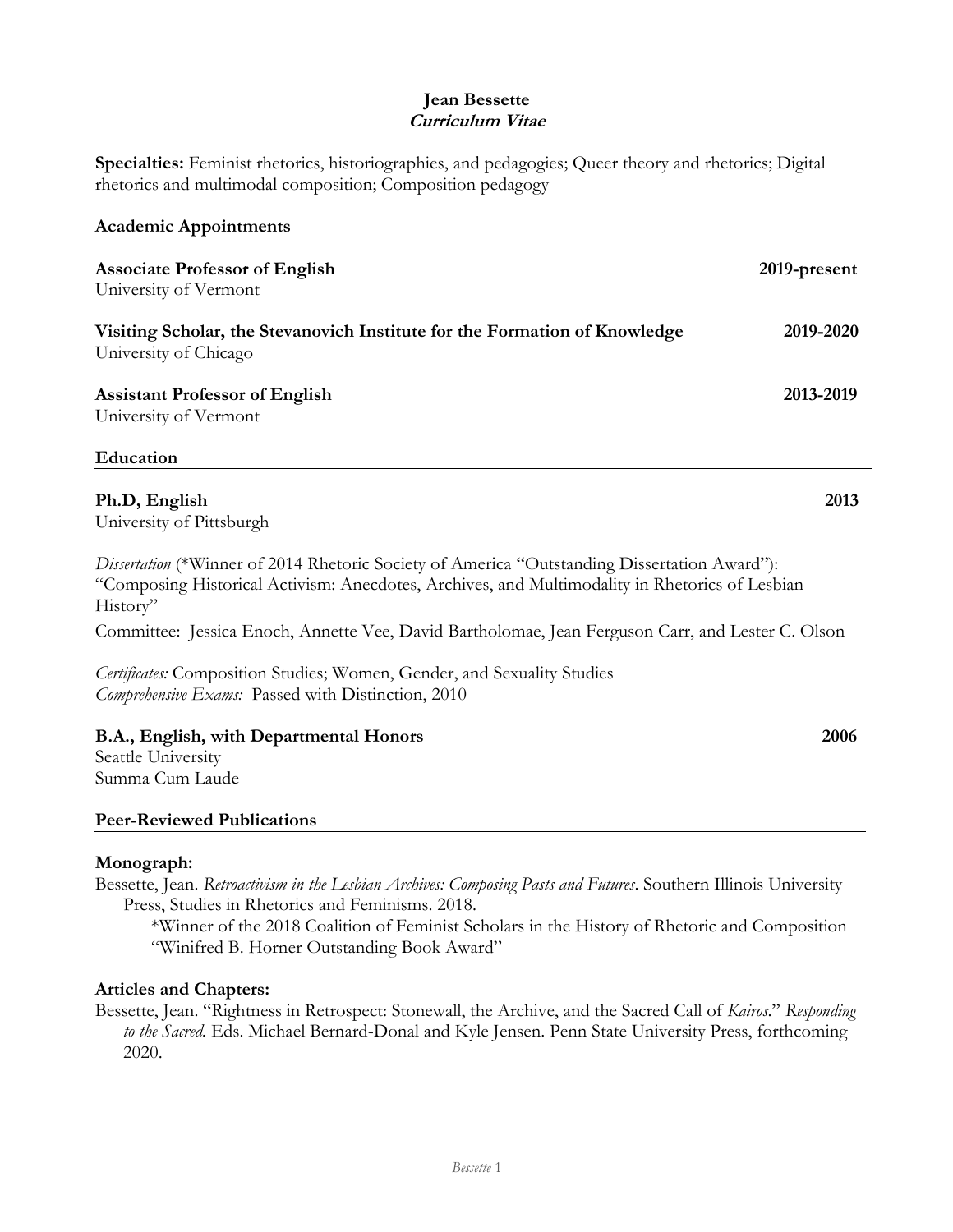- Bessette, Jean. "Closets and Classification: The Archive as an Epistemic Resource for Identity. *Retellings: Opportunities for Feminist Research in Rhetoric and Composition Studies.* Eds. Jessica Enoch and Jordynn Jack. Parlor Press. 2019.
- Bessette, Jean. "Love in a Hall of Mirrors': Queer Historiography and the Unsettling In-Between." *Re/Orienting Writing Studies: Queer Methods, Queer Projects.* Eds. William P. Banks, Matthew B. Cox, and Caroline Dadas. Utah State University Press. 2019.
- Bessette, Jean. "Queer Rhetoric in Situ." *Rhetoric Review* 35.2. (March 2016). \* Winner of 2017 Conference on College Composition and Communication "Lavender Rhetorics Award for Excellence in Queer Scholarship"
- Bessette, Jean. "Audio, Archives, and the Affordance of Listening in a Pedagogy of 'Difference'." *Computers and Composition* 39. (December 2015).
- Bessette, Jean. "Past-Writing: Negotiating the Complexity of Memory and Experience." *Critical Expressivism: Theory and Practice in the Composition Classroom.* Eds. Tara Roeder and Roseanne Gatto. Parlor Press, 2015.
- Enoch, Jessica and Jean Bessette. "Meaningful Engagements: Feminist Historiography and the Digital Humanities." *College Composition and Communication* 64.4. (June 2013).
- Bessette, Jean "An Archive of Anecdotes: Raising Lesbian Consciousness after the Daughters of Bilitis." *Rhetoric Society Quarterly* 43.1. (January 2013).
- Bessette, Jean. Associate Editor. *The Best of Rhetoric and Composition 2011: Essays from the Independent Journals*. Anderson, SC: Parlor Press, 2011.

#### **Other Publications**

Bessette, Jean "Book Review—Teaching Queer: Radical Possibilities for Writing and Knowing." *Literacy in Composition Studies* 6.1. March 2018.

Enoch, Jessica, Jean Bessette, and Pamela Vanhaitsma. "Feminist Invitations to Digital Historiography." The Digital Rhetoric Collaborative. March 28, 2014.

#### **Awards**

| University of Vermont Women's Center<br>Outstanding Woman Faculty Member                                                    | 2019 |
|-----------------------------------------------------------------------------------------------------------------------------|------|
| Coalition of Feminist Scholars in the History of Rhetoric and Composition<br>Winifred B. Horner Outstanding Book Award      | 2018 |
| University of Vermont Graduate Student Senate<br>Excellence in Teaching Award                                               | 2018 |
| Conference on College Composition and Communication<br>Lavender Rhetorics Award for Excellence in Queer Scholarship-Article | 2017 |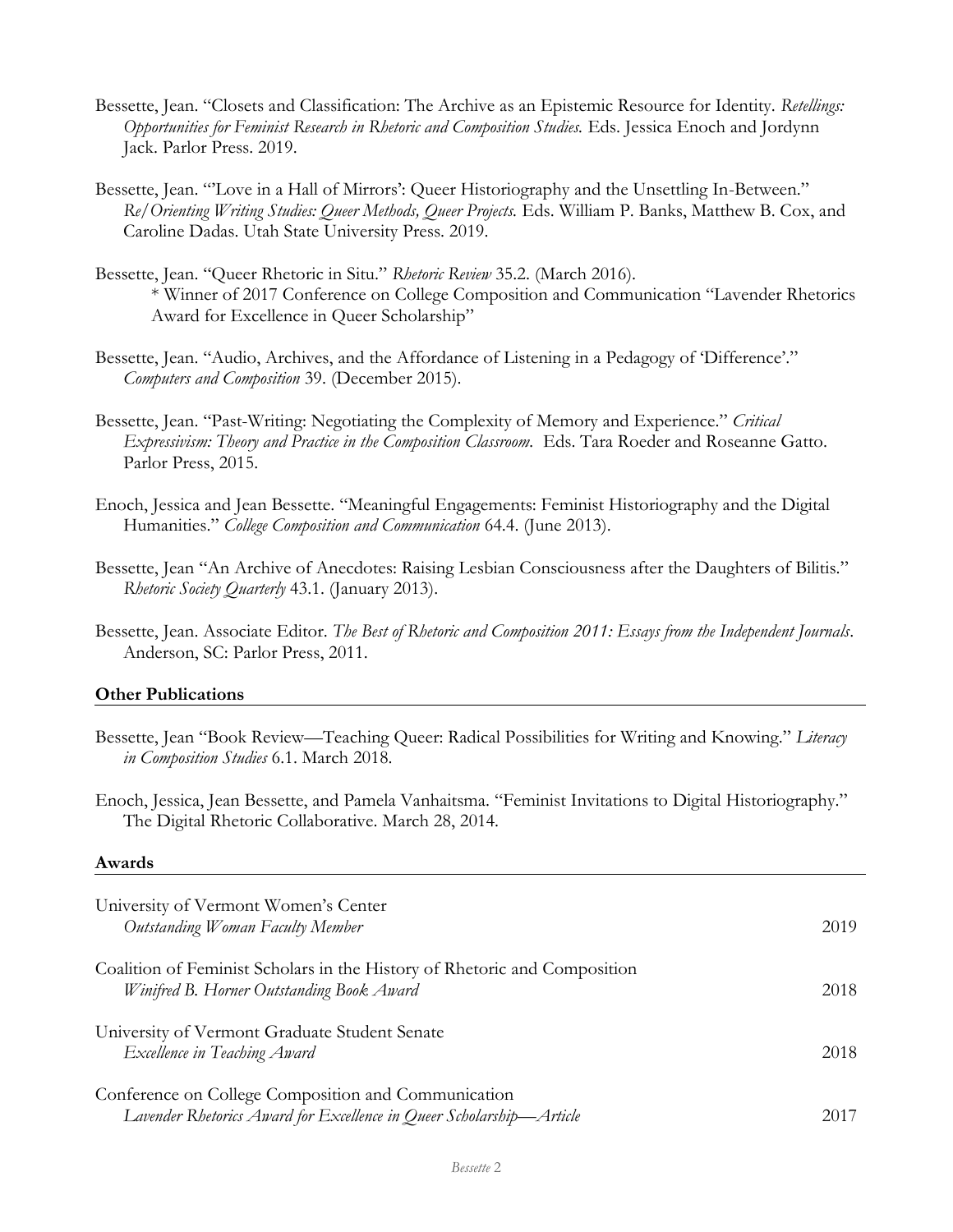| Rhetoric Society of America                                                                    |      |
|------------------------------------------------------------------------------------------------|------|
| Outstanding Dissertation Award                                                                 | 2014 |
| University of Pittsburgh Women's and Gender Studies<br>Tamara Horowitz Graduate Writing Award  | 2013 |
| University of Pittsburgh English<br>Graduate Writing Award in Literacy, Pedagogy, and Rhetoric | 2012 |

#### **Professional Presentations**

#### *Invited Talks*

- "Post-human Desire." Stevanovich Institute for the Formation of Knowledge. University of Chicago. Chicago, IL. March 2020.
- Plenary. New England Archivist Association. Burlington, VT. April 2019
- "Queer Time in the Archives." English Department and Women's, Gender, and Sexuality Program. Pennsylvania State University. State College, PA. February 2019.
- "Retroactivism in the Lesbian Archives." Global Feminisms Series. University of Bristol. Bristol, UK. June 2018.

#### *Peer-Reviewed Presentations*

- "Desiring Bodies: or, Affect in Flux." Rhetoric Society of America Conference. Portland, OR. Scheduled for May 2020.
- "Queering the 'Begging Letter': Maimie Pinzer's Resistant Appeals for Charity in Epistolary Autobiography." National Communication Association. Baltimore, MD. November 2019.
- "Theorizing the 'Archive Story' in Rhetoric." Rhetoric Society of America Conference. Minneapolis, MN. May 2018.
- Queer Archival Immersion Seminar. Rhetoric Society of America Summer Institute. Bloomington, IN. May 2017.
- "Statistically Queer: Rhetorical Failure in Early 20<sup>th</sup> Century Studies of Sexuality." Conference on College Composition and Communication. Portland, OR. March, 2017.
- "The Archive as Rhetoric." *Supersession.* Rhetoric Society of America Conference. Atlanta, GA. May, 2016.
- "Audio Archives and the Affordance of Engagement." Digital Humanities Colloquium. UVM. Burlington, VT. October 2015.

"Performing Camp Historiography." Feminisms and Rhetorics Conference. Tempe, AZ. October, 2015.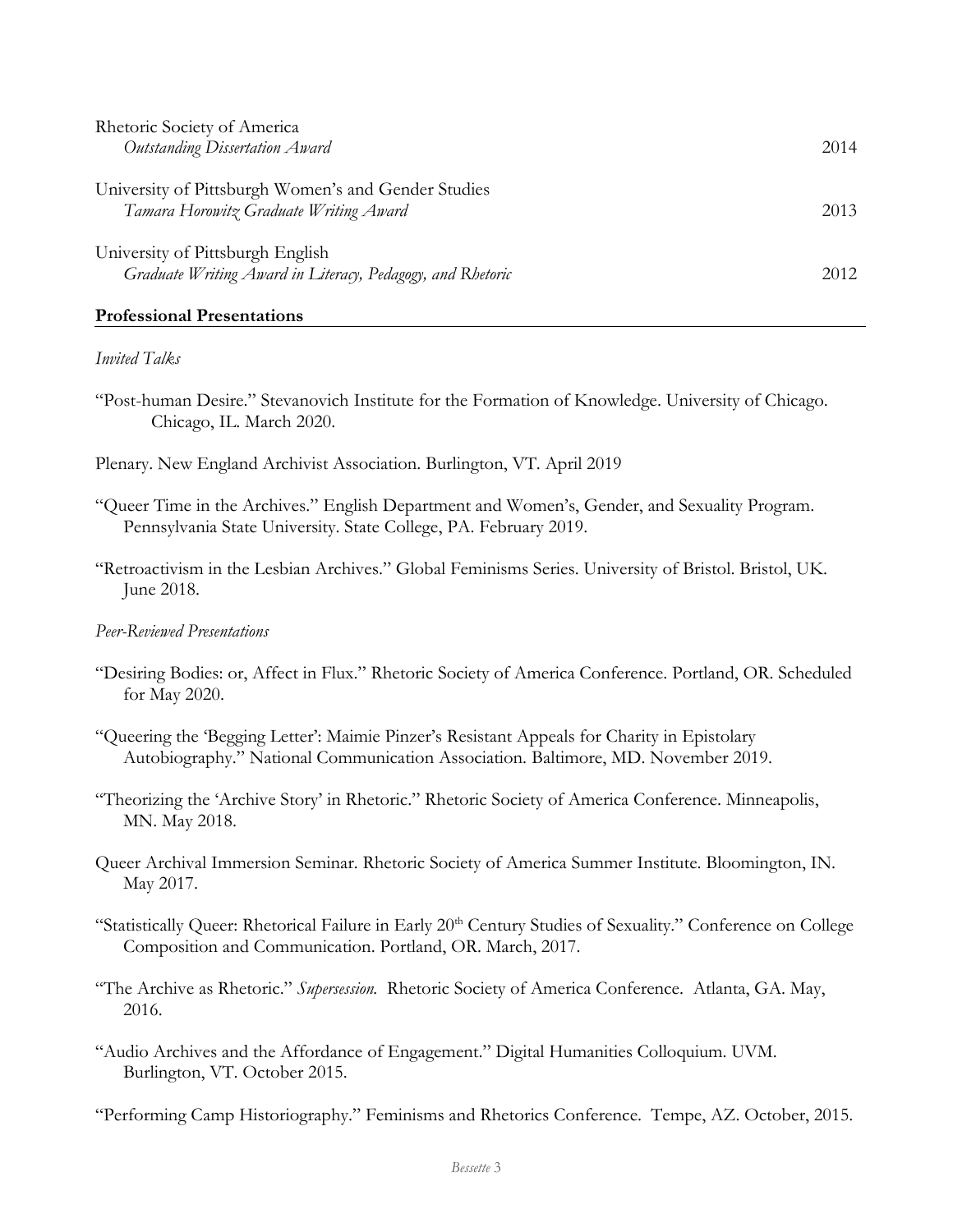- "When the Archive Is Rhetoric, How Do We Read It?" Conference on College Composition and Communication. Tampa, FL. March, 2015.
- "Rumors and Remains in Queer Filmic Rhetorics." Cultural Rhetorics Conference. Lansing, MI. November 2014.
- "'Straight' Feminism Vs. the Lavender Herring: Exploring Rhetorical Constructions of Heteronormativity." Conference on College Composition and Communication. Indianapolis, IN. March 2014.
- "Digital/Critical Imagination: Rhetoric and Remediation in Lesbian History." Feminisms and Rhetorics Conference. Stanford, CA. September 2013.
- "Teaching Taboo Archives: Unsettling Cultural History as Public Work." Conference on College Composition and Communication. Las Vegas, NV. March 2013.
- "Re/Framing Lesbian Identity through Rhetorics of Collective Memory." Rhetoric Society of America. Philadelphia, PA. May 2012.
- "Composing the Daughters of Bilitis: The Rhetorical Collectivization of Lesbian Memory and Identity." Graduate Writing Award Ceremony. Invited Presentation. Pittsburgh, PA. March 2012.
- "Mediating the Queer Archive: Technological Gateways between Archive and Public." Conference on College Composition and Communication. St. Louis, MO. March 2012.
- "(Re)making History: The Role of Literacy in Collective Memory and Identity." Research Network Forum, Conference on College Composition and Communication. Atlanta, GA. April 2011.
- "Composition Historiography and Disciplinarity in the Managed University." Conference on College Composition and Communication. Louisville, KY. March 2010.
- "Feminist Historiography, Methodology, and Memory: Interpreting Margaret Fuller's Feminisms." Feminisms and Rhetorics. East Lansing, MI. Oct. 2009.
- "On the Methodology of Memory." Rhetoric Society of America Institute. State College, PA. July 2009.

"Between Influence and Agency: Pitt Composition and the First Year TA." College English Association. Pittsburgh, PA. March 2009.

### **Fellowships, Grants, and Professional Development**

- Foundational Writing and Information Literacy Critical Reading Fellow, UVM, 2017-2018.
- Writing in the Disciplines Institute, UVM, 2014.
- Curriculum Development Mini-Grant, UVM Dept. of English, 2014.
- Andrew W. Mellon Predoctoral Fellowship, 2011-12.
- Women's Studies Research Travel Grant, 2011.
- English Department Research Travel Grant, 2011.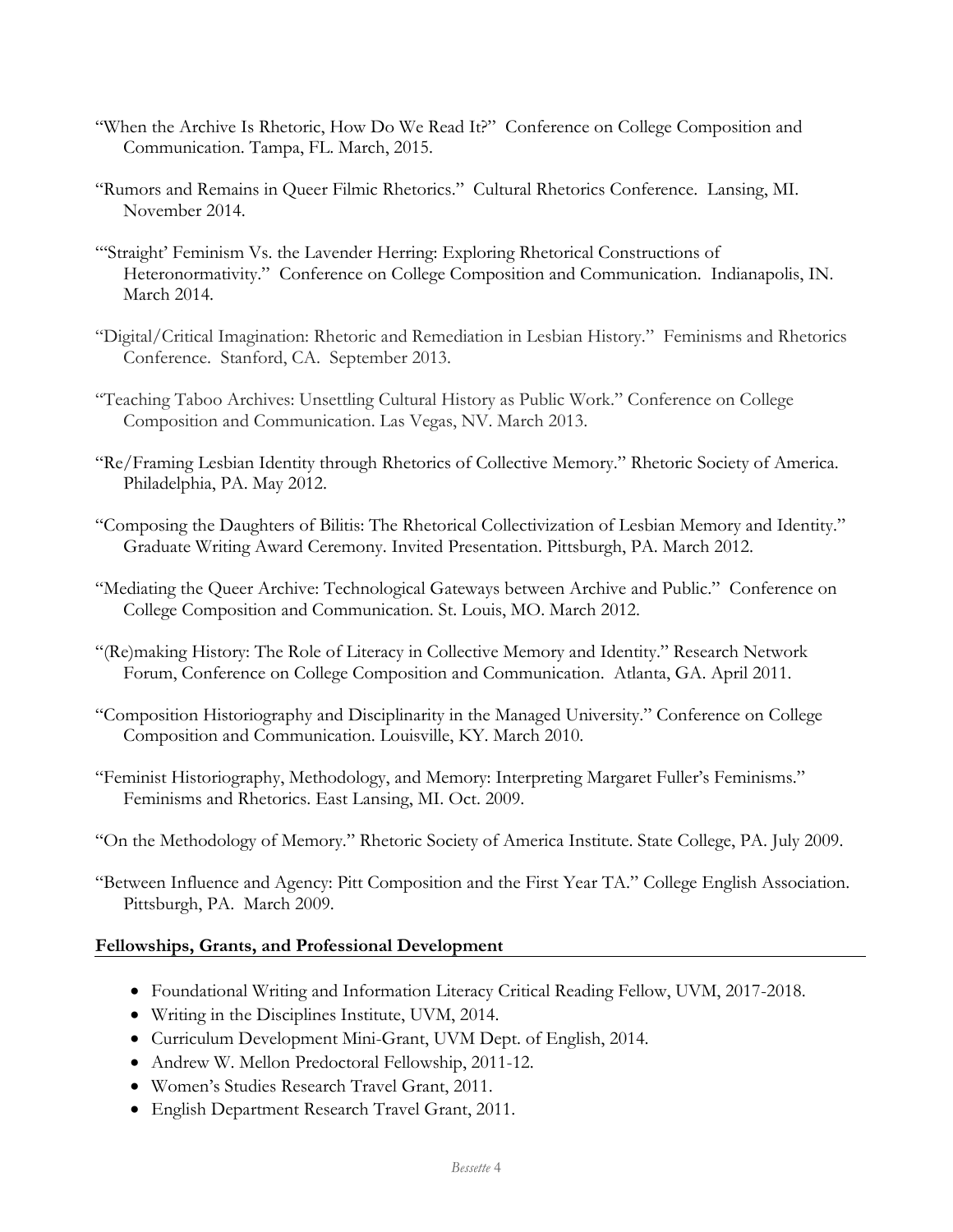- Graduate and Professional Student Association Travel Grant, 2009-2010.
- Arts and Sciences Conference Travel Grant, 2009.
- Arts and Sciences Summer Fellowship, 2009.
- Arts and Sciences Fellowship, 2007-2008.

### **Teaching Experience**

#### **University of Vermont**

| Feminist Memory (Senior Seminar)                                             |
|------------------------------------------------------------------------------|
| Writing for the Digital Age (2 sections)                                     |
| Senior Seminar in Gender, Sexuality, and Women's Studies                     |
| Rhetoric and the Digital Humanities (Graduate Seminar)                       |
| Theories and Practice in Composition Pedagogy (Graduate Seminar, 3 sections) |
| Feminist History and Memory (Senior Seminar)                                 |
| Digital Rhetorics (Senior Seminar)                                           |
| Contemporary Women Writers Across Media                                      |
| Digital Rhetorics                                                            |
| Feminist Critical / Rhetorical Theory                                        |
| Expository Writing (4 sections)                                              |
| Written Expression (2 sections)                                              |
|                                                                              |

### **University of Pittsburgh**

| ENGCMP 420: | Writing for the Public                 |
|-------------|----------------------------------------|
| ENGCMP 400: | Written Professional Communication     |
| ENGCMP 203: | Seminar in Composition: Gender Studies |
| ENGCMP 200: | Seminar in Composition                 |

### **Graduate and Undergraduate Supervision**

#### **Graduate:**

Andrew Ridgeway. Thesis Advisor. Graduated May 2019 Warren Griffiths. Comprehensive Exam Reader. Graduated May 2019 Andrew Ridgeway. Independent Study on "Digital Rhetoric and Political Activism." Spring 2018 Kim Dean. Thesis Reader. Graduated May 2018 Mary Cook. Comprehensive Exam Reader. Graduated May 2018 Mary Cook. Independent Study on "Feminist History and Memory." Spring 2017 Robert Bitsko. Comprehensive Exam Reader. Graduated May 2015 Jeanne Nauheimer. Comprehensive Exam Reader. Graduated December 2015 Alexander Malanych. Thesis Reader. Graduated May 2014

### **Undergraduate:**

Laurie Peluso. Internship Faculty Supervisor. Spring 2019. Brittany Manning. Internship Faculty Supervisor. Spring 2018. Dana Buckhorn (CDAE). Thesis Reader. Graduated May 2017. Emy Takinami. Thesis Reader. Graduated May 2016 Hannah Cole. Honors Enrichment. Fall 2016. Sydney Camisa. Thesis Chair. Graduated May 2015.